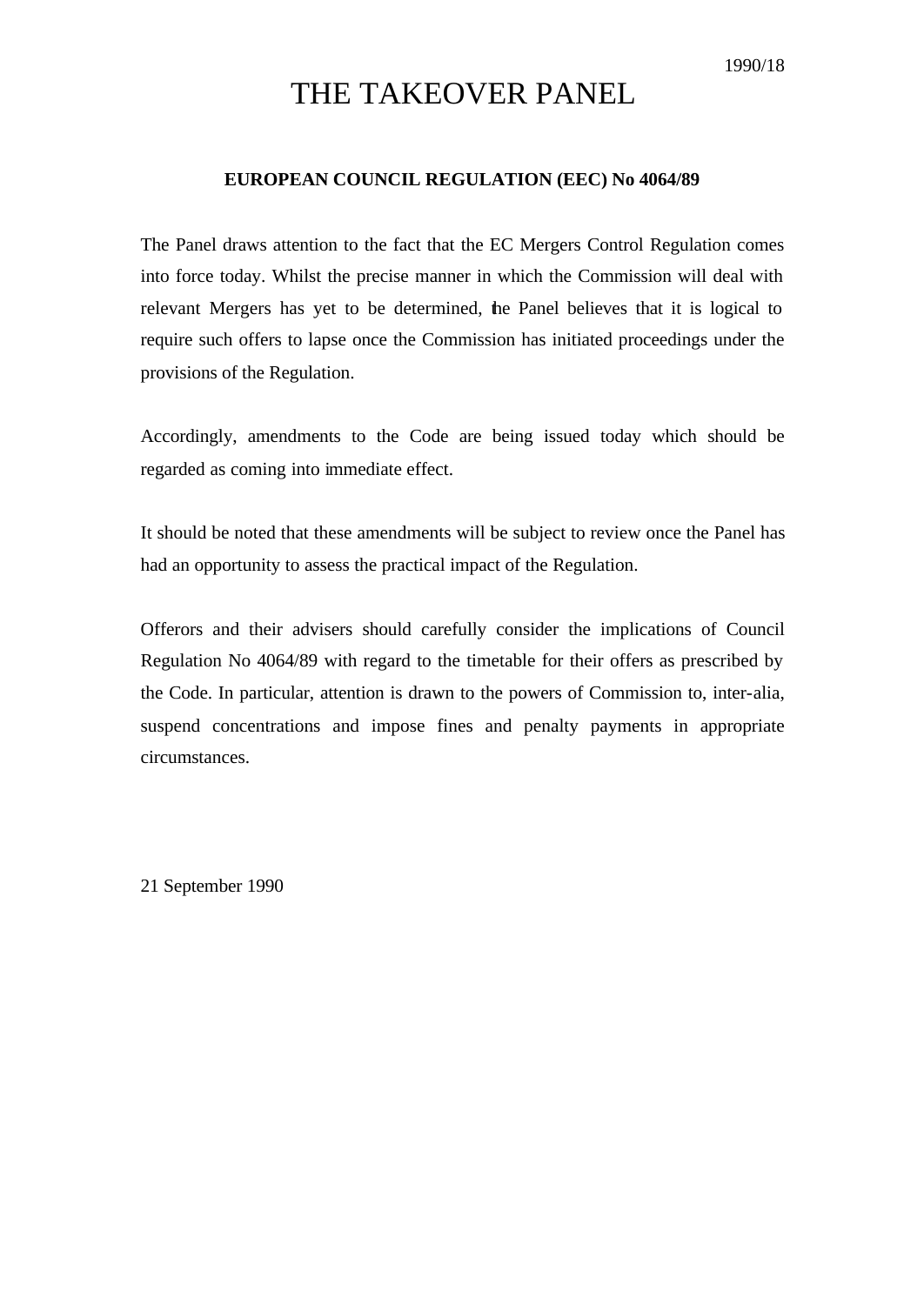# **APPENDIX TO THE PANEL'S STATEMENT DATED 21 SEPTEMBER 1990 (1990/18): AMENDMENTS TO THE TAKEOVER CODE CONSEQUENT ON EUROPEAN COUNCIL REGULATION NO 4064/89**

# **1. RULE 5.2 (c) (iii)**

- (a) Delete Rule  $5.2(c)$  (iii) (1) and substitute:
	- "(1) the first closing date of that offer has passed and the Secretary of State has announced that such offer is not to be referred to the Monopolies and Mergers Commission (or such offer does not come within the statutory provisions for possible reference) and it has been established that no action by the European Commission or a competent authority of the United Kingdom will any longer be taken in respect of such offer pursuant to Council Regulation (EEC) 4064/89 (or such offer does not come within the scope of such Regulation); or"
- (b) Delete Rule  $5.2(c)$  (iii) (2) and substitute:
	- "(2) the first closing date of any competing offer has passed and the Secretary of State has announced that such competing offer is not to be referred to the Monopolies and Mergers Commission (or such competing offer does not come within the statutory provisions for possible reference) and it has been established that no action by the European Commission or a competent authority of the United Kingdom will any longer be taken in respect of such offer pursuant to Council Regulation (EEC) 4064/89 (or such offer does not come within the scope of such Regulation); or"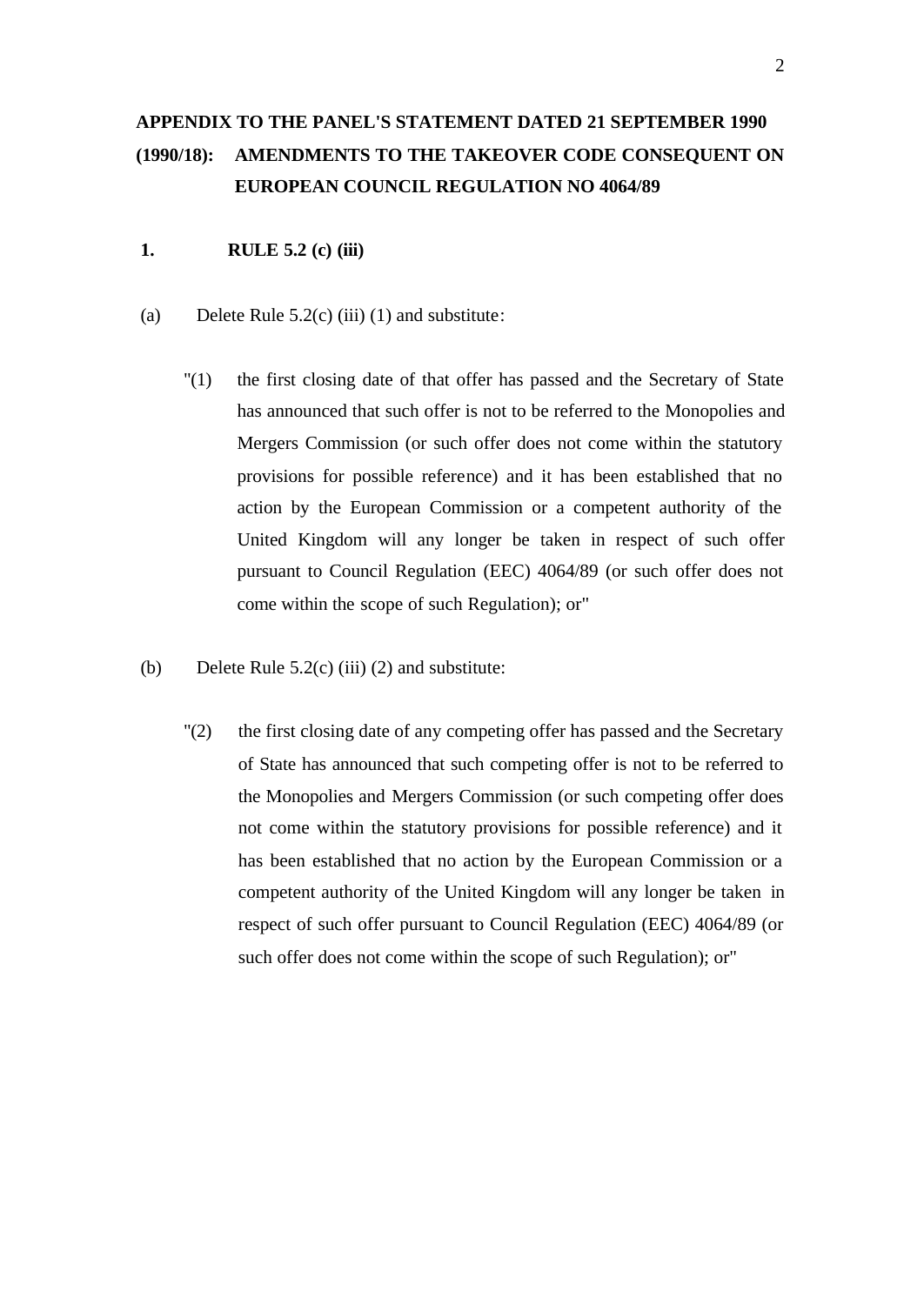### **2. RULE 9.3 NOTE 3 (b)**

Delete Note 3 (b) on Rule 9.3 and substitute:

"(b) when any regulatory clearance is required before the offer document is posted. The person who has incurred the obligation under Rule 9 must endeavour to obtain clearance with all due diligence. If clearance is obtained, the offer document must be posted immediately. If clearance is not obtained, the same consequences will follow as if the merger were prohibited following a reference to the Monopolies and Mergers Commission (see Rule 9.4)."

### **3. RULE 9.4 and NOTES 1 and 2 ON RULE 9.4**

(a) Delete Rule 9.4 and substitute:

# **"9.4 The Monopolies and Mergers Commission and the European Commission**

Offers under this Rule must, if appropriate, contain the terms required by Rule 12 (a) and (b)."

- (b) Delete Note 1 on Rule 9.4 and substitute:
	- "1. If an offer lapses pursuant to Rule 12 (a) or (b)

If an offer under Rule 9 lapses pursuant to Rule 12 (a) or (b), the obligation under the Rule does not lapse and, accordingly, if thereafter the merger is allowed, the offer must be reinstated on the same terms and at not less than the same price as soon as practicable. If the merger is prohibited, the offer cannot be made and the Panel will consider whether, if there is no order to such effect, to require the offeror to reduce its holding to below 30% or to its original level before the obligation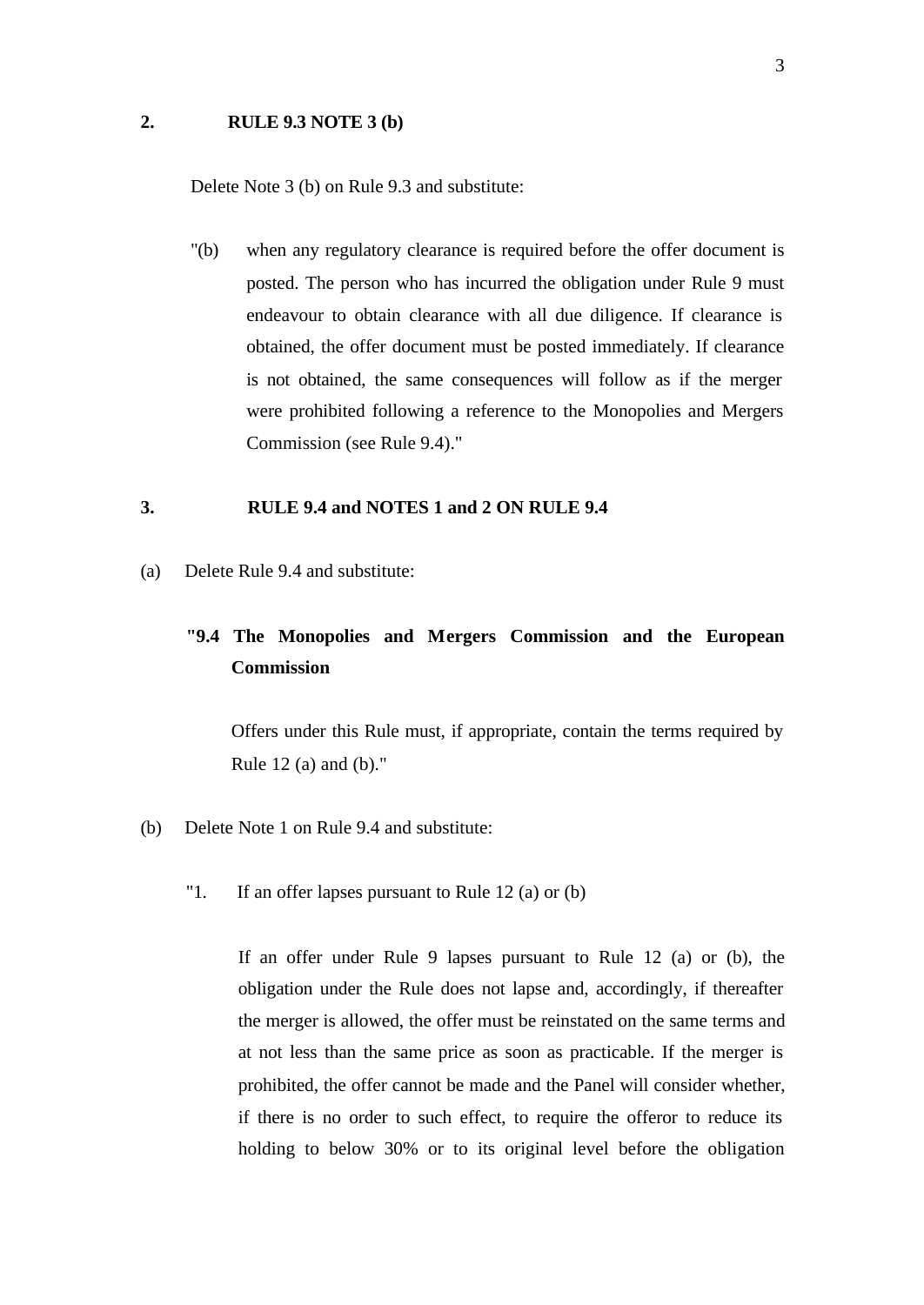to offer was incurred, if this was 30% or more. The Panel would normally expect an offeror whose offer has lapsed pursuant to Rule 12(a) or (b) to proceed with all due diligence before the Monopolies and Mergers Commission or the European Commission. However, if, with the consent of the Panel, an offeror sells to unconnected parties within a limited period sufficient shares to reduce its holding to below 30%, or to its original level before the obligation to offer was incurred if that was 30% or more, the Panel will regard the obligation as having lapsed."

- (c) Delete Note 2 on Rule 9.4 and substitute:
	- "2. Further acquisitions

While the Monopolies and Mergers Commission or the European Commission is considering the case (following a reference, initiation of proceedings or referral) where an obligation to make an offer under this Rule has been incurred, the offeror or persons acting in concert with it may not acquire any further shares in the offeree company."

#### **4. RULE 12 and NOTE 1 ON RULE 12**

(a) Delete the heading to Rule 12 and substitute:

# **"12 The Monopolies and Mergers Commission and the European Commission"**

- (b) Delete Rule 12(b) and substitute:
	- "(b) where an offer would give rise to a concentration with a Community dimension within the scope of Council Regulation (EEC) 4064/89, it must be a term of the offer that it will lapse if the European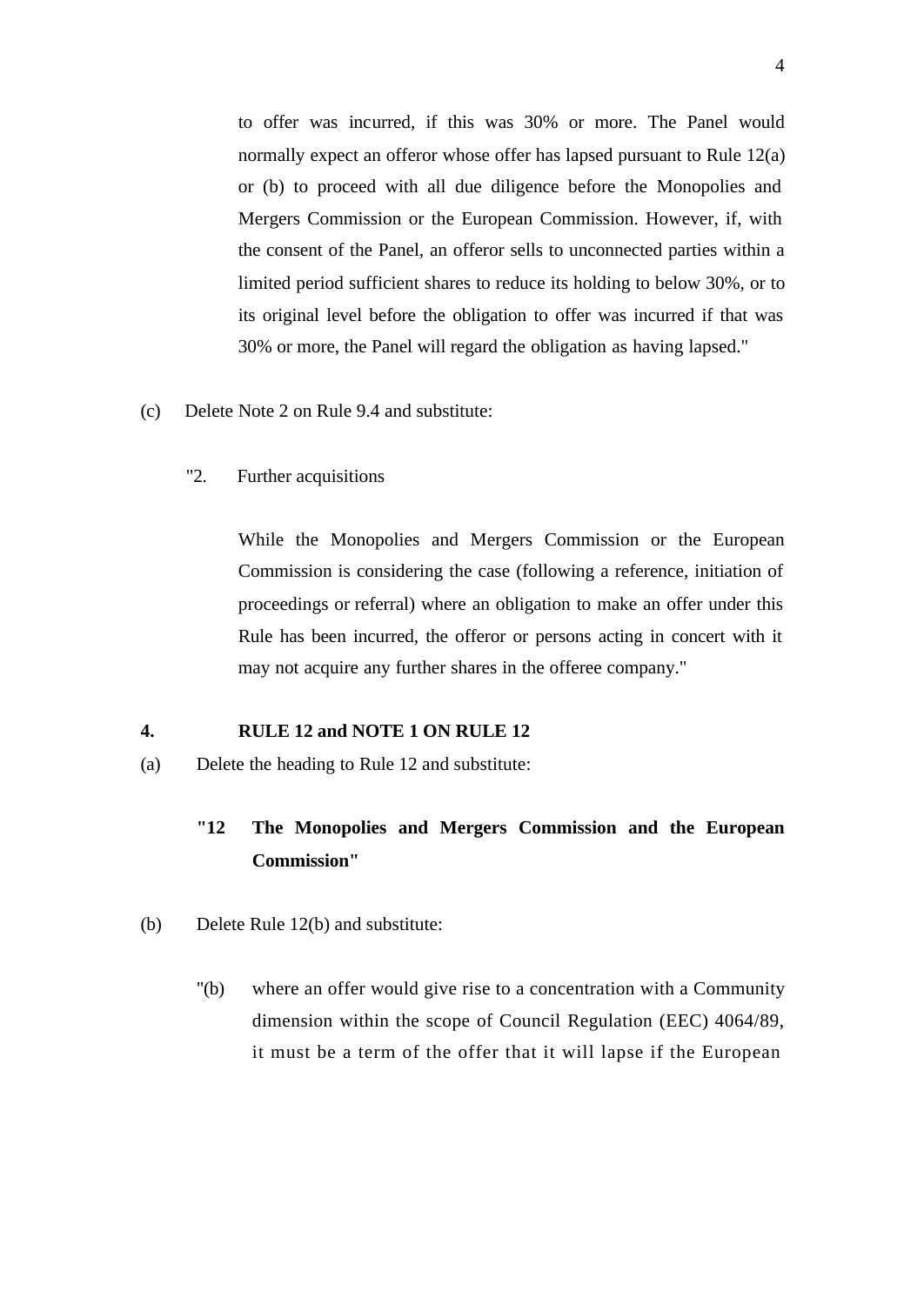Commission either initiates proceedings under Article 6 (1) (c) or makes a referral to a competent authority of the United Kingdom under Article 9(1) before the first closing date or the date when the offer becomes or is declared unconditional as to acceptances, whichever is the later."

- (c) Add new Rule 12(c) as follows:
	- "(c) Except in the case of an offer under Rule 9, the offeror may, in addition, make the offer conditional on a decision being made that there will be no reference, initiation of proceedings or referral. It may state, if desired, that the decision must be on terms satisfactory to it."
- (d) Delete Note 1 on Rule 12 and substitute:
	- "1 After a reference, initiation of proceedings or referral

Following the lapse of an offer on a reference, initiation of proceedings or referral, General Principle 7 and Rule 21 will normally continue to apply (see also the Note on Rules 35.1 and 35.2)."

#### **5. RULE 13 NOTE 2**

Delete Note 2 on Rule 13 and substitute:

"2. Invoking conditions

An offeror should not invoke any condition so as to cause the offer to lapse unless the circumstances which give rise to the right to invoke the condition are of material significance to the offeror in the context of the offer. The acceptance condition,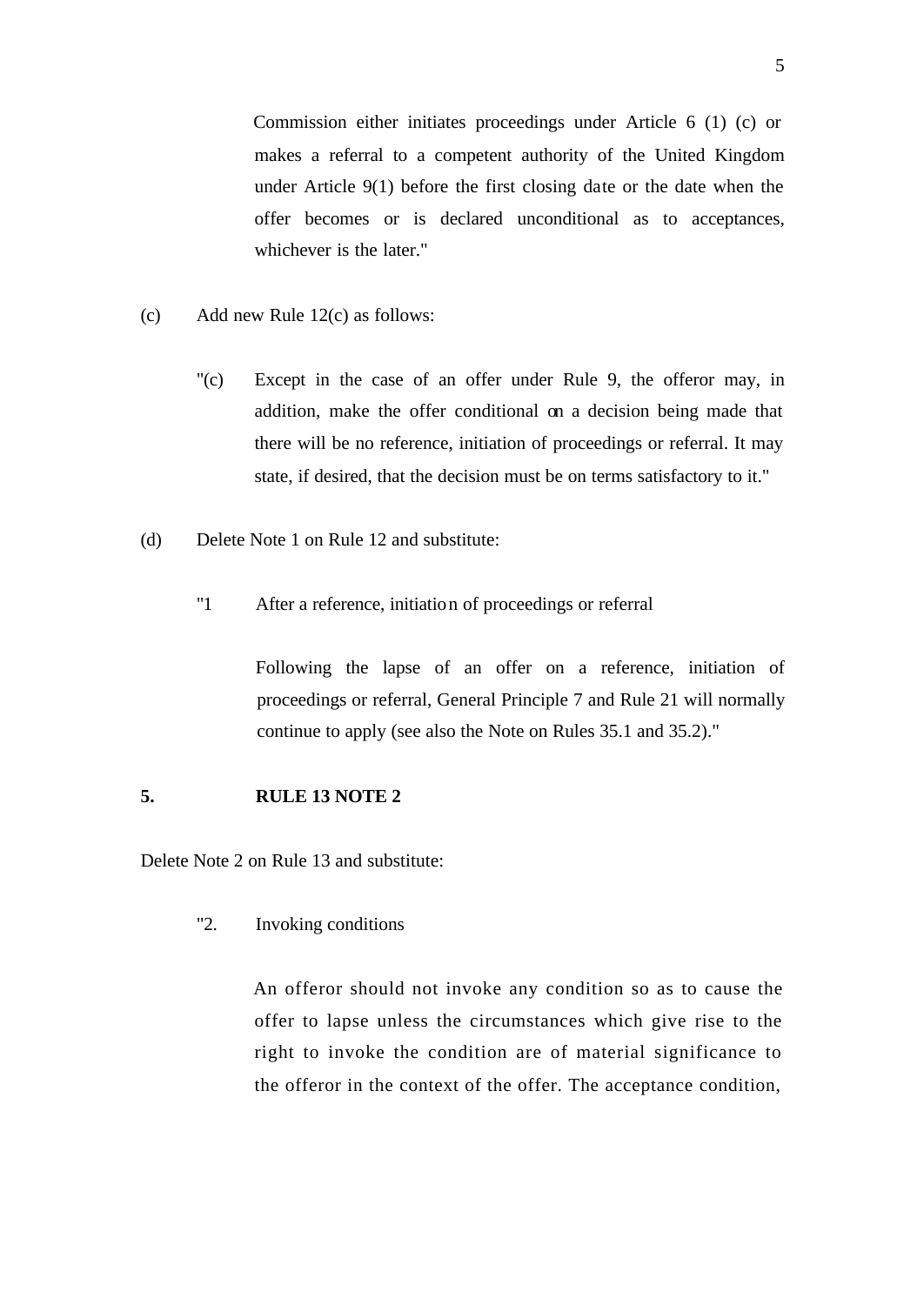and any condition included pursuant to Rule 12(c), are not subject to this provision."

### **6. RULE 21 NOTE 4**

Delete Note 4 on Rule 21 and substitute:

"4. The Monopolies and Mergers Commission and the European Commission

When an offer is referred to the Monopolies and Mergers Commission, or the European Commission initiates proceedings or makes a referral, the offer must lapse in accordance with Rule 12. The Panel will however normally consider that Gene ral Principle 7 and Rule 21 apply during the reference, proceedings or referral, but on a more flexible basis. For example, issues of shares, which do not increase the equity share capital or the share capital carrying voting rights as at the end of the offer period by, in aggregate, more than 15%, would normally not be restricted; and for the purpose of Note 2, a 15% rather than a 10% test would normally be applied."

## **7. RULE 31.6 NOTE 4**

Delete Note 4 on Rule 31.6 and substitute:

"4. The Monopolies and Mergers Commission and the European Commission

The Panel may use its discretion to permit an amendment to the offer timetable if there is a significant delay in the decision on whether or not there is to be a reference, initiation of proceedings or referral of an offer."